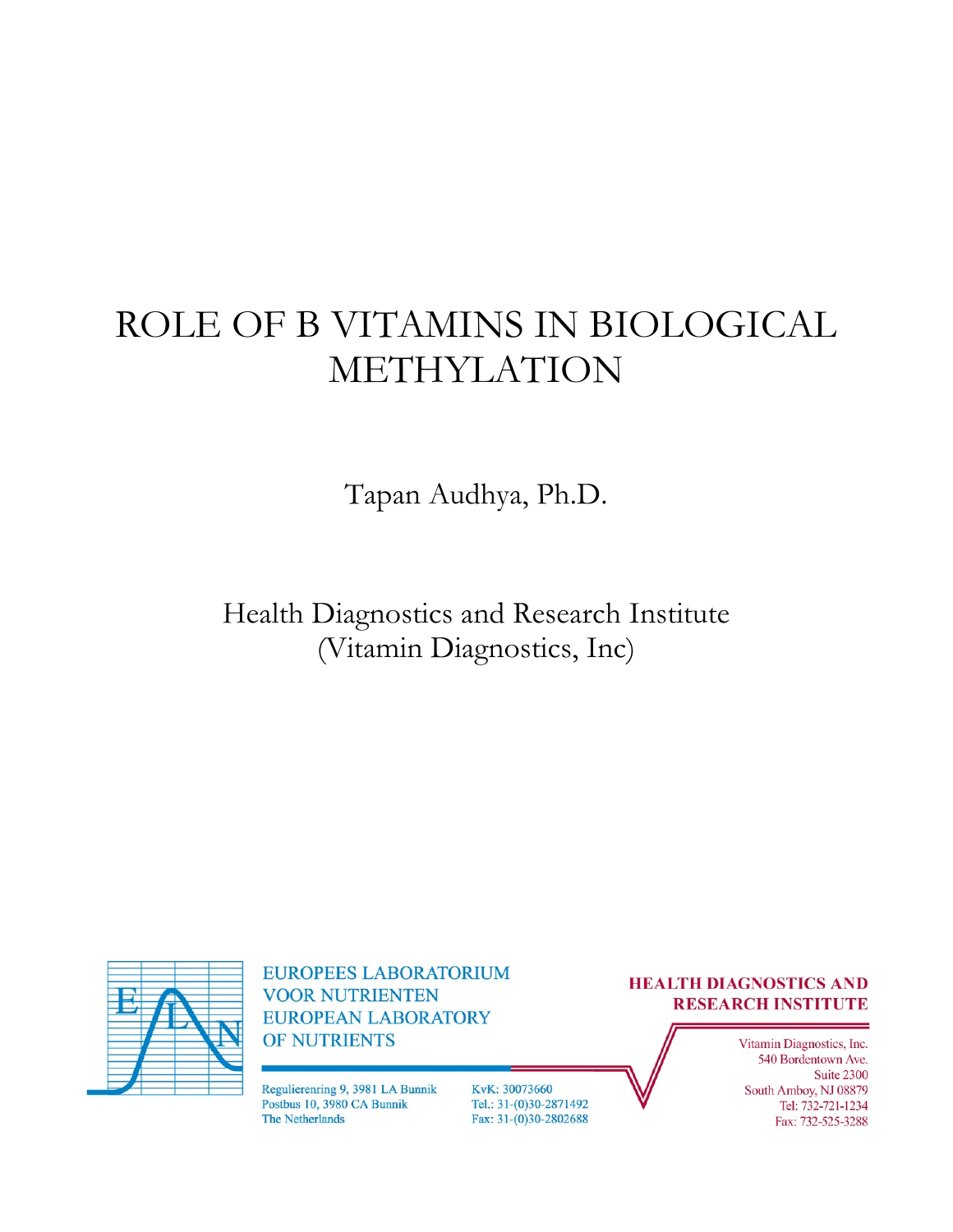#### **ROLE OF B VITAMINS IN BIOLOGICAL METHYLATION**

**Methylation is the process of controlled transfer of a methyl group (one carbon atom and three hydrogen atoms) onto amino acids, proteins, enzymes, and DNA in every cell and tissue of the body to regulate healing, cell energy, genetic expression of DNA, neurological function, liver detoxification, immunity, etc. This process is one of the essential metabolic functions of the body and is catalyzed by a variety of enzymes. Many case histories and several scientific articles have demonstrated that this methylation process is responsive to environmental conditions and degrades with age, a process associated with a large variety of age-related disorders. Thus, with respect to the effect of methylation, it is a continuous struggle in life to adapt to the ever-changing environment. In fact, health and quality of life are highly dependent on the methylation process.**

**The process of methylation requires two cycles of events (see figure): the S-adenosyl methionine (SAM) cycle (cycle A) and the folate cycle (cycle B). The folate cycle is essential for inhibiting the SAM cycle and for keeping methionine available for producing SAM. The enzyme methionine synthase is an essential part of these cycles.**

**Methylation processes are central to the biochemical basis of the neuropsychiatry of folate and B12 metabolism. The** *de novo* **synthesis of methionine requires vitamin B12, which is involved directly in the transfer of the methyl group to homocysteine. In turn, methionine and adenosine triphosphate (ATP) are required in the synthesis of SAM, the sole donor in numerous methylation reactions involving proteins, phospholipids, and biogenic amines. The folate cycle requires folic acid, methyltetrahydrofolate (methyl-THF), vitamin B6, B12, and nicotinamide adenine dinucleotide phosphate (NADPH). Upon transfer of its methyl group, SAM is rapidly converted to S-adenosyl homocysteine (SAH) and subsequently hydrolyzed to homocysteine and adenosine. This hydrolysis is a reversible reaction that favors SAH synthesis. If homocysteine is allowed to accumulate, it will be rapidly metabolized to SAH, which is a strong inhibitor of all methylation**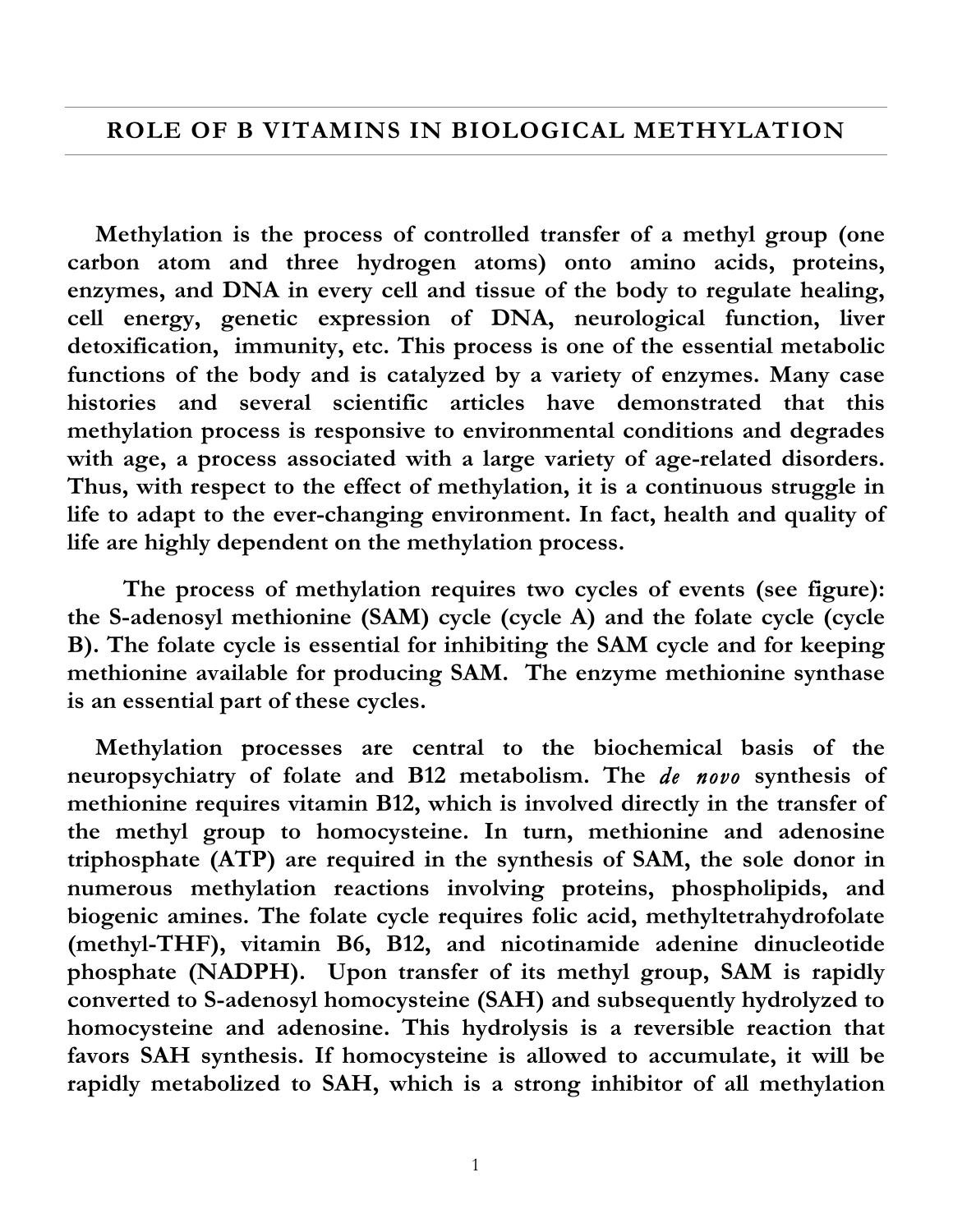**reactions, competing with SAM for the active site on the methyltransferase enzyme. The activities of the methyltransferase enzymes involved in these reactions are governed by the ratio of the tissue concentrations of SAM to SAH. Decreasing the SAM:SAH ratio reduces the activity of the SAMdependent methyltransferase enzyme.**

**The biochemical basis of the interrelationship between folate and cobalamine is the maintenance of two functions, nucleic acid synthesis and the methylation reactions. The latter is particularly important in the brain and relies especially on maintaining the concentration of SAM, which, in turn, maintains the methylation reactions whose inhibition is considered to cause cobalamine deficiency-associated neuropathy. Defective methylation processes can lead to a number of serious health conditions. A simple abnormality in the methylation pathway, compounded with further assaults from environmental and infectious agents, can lead to a wide range of conditions including cardiovascular disease, neurotransmitter imbalances, cancer, diabetes, abnormal immune function, chronic fatigue syndrome (CFS), multiple sclerosis (MS), cognitive dysfunction in patients with dementia, neurological and psychiatric disorders, Alzheimers disease (AD), Down syndrome, autism, neural tube defects, chronic inflammation, etc.**

**In folate or vitamin B12 deficiency, the methionine synthase reaction is severely impaired. Vitamin B12, in particular, is the coenzyme required for the correct functioning of the methyl donation from 5-methyl-THF to THF, necessary for methionine synthase. Folate is a cofactor in one-carbon metabolism, during which it promotes the re-methylation of homocysteine a cytotoxic and pro-oxidant sulfur-containing amino acid that can induce DNA strand breakage, increase the risk of heart disease, and cause various forms of vascular disease, oxidative stress, and apoptosis. Theoretically, in the key point of methylation previously underlined, it might be hypothesized that folic acid "obliges" the entire vitamin B12 to subserve as a coenzyme, thereby exacerbating the otherwise limited damage caused by the vitamin B12 defect per se. In the mammalian system, the primary remethylation pathway is catalyzed by methionine synthase with the help of vitamin B12 and folic acid. However, in a secondary pathway in kidney and liver cells, another enzyme known as betaine-homocysteine methyltransferase can also**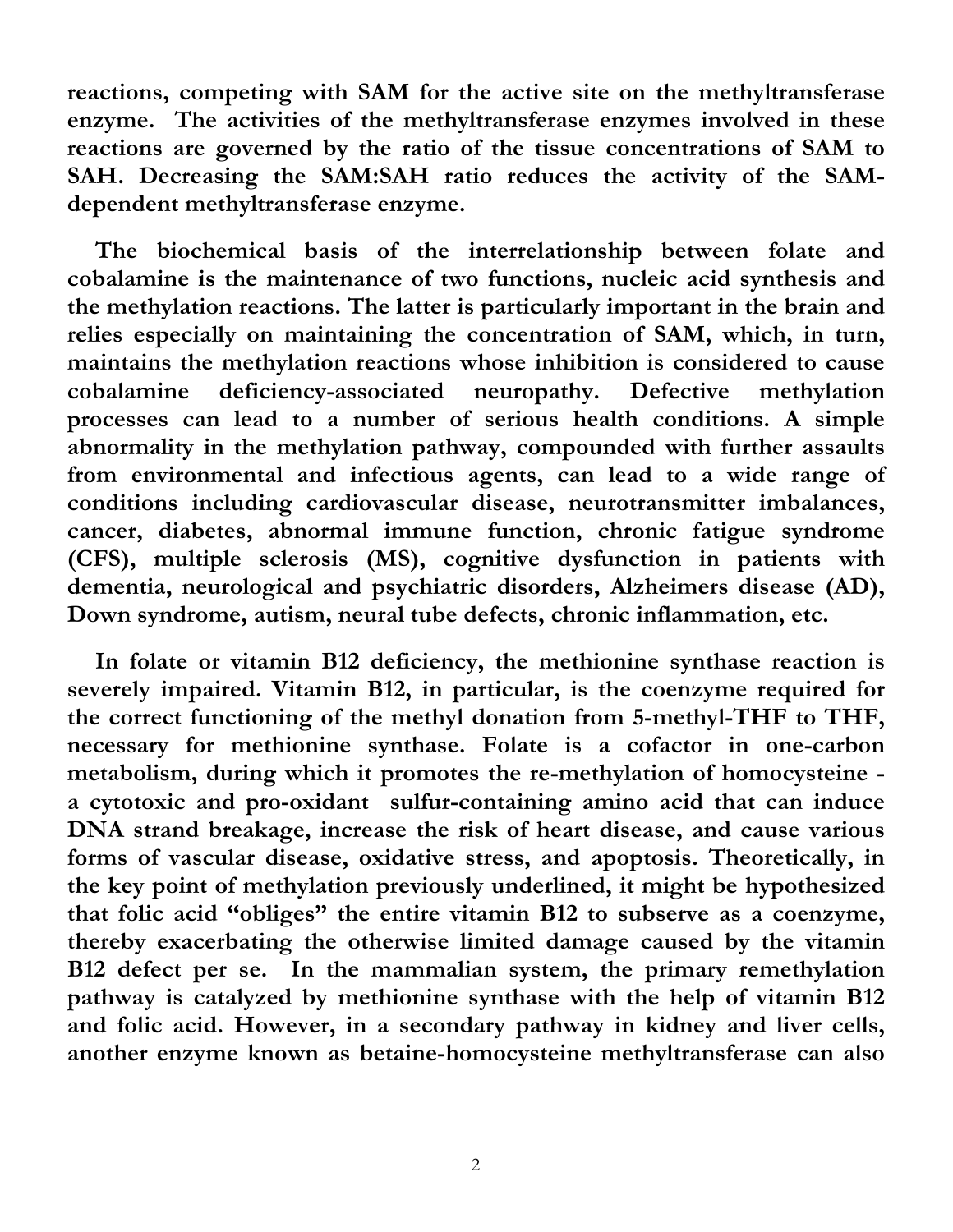**re-methylate methionine by the transfer of a methyl group from betaine. Betaine is an oxidized form of choline.**

**Elevated levels of homocysteine in the blood predispose to arteriosclerosis and stroke. Indeed, it has been recently estimated that as many as 47% of patients with arterial occlusions manifest modest elevations in plasma homocysteine. Among the many causes are genetic alterations in enzymes such as cystathionine beta-synthase, a defect found in 1-2% of the general population, and deficiencies in vitamins B6, B12, and folate, whose intake is suboptimal in perhaps 40% of the population. The strength of the association between homocysteine and cerebrovascular disease appears to be greater than that between homocysteine and coronary heart disease or peripheral vascular disease. During stroke or head trauma, disruption of the blood-brain barrier results in exposure of the brain to near plasma levels of amino acids, including homocysteine and glycine. Homocysteine is detoxified by either of the two separate mechanisms described below:**

- **1. Homocysteine can be re-methylated by active folic acid, methyl-THF, to make methionine. The process of re-methylation simply adds a methyl group to the sulfur atom of the homocysteine molecule, thereby modifying its overall structure and function. It is important for two reasons. The first reason is that it helps to lower total homocysteine levels. The second, perhaps more significant reason, is that the molecule formed by re-methylation is utilized to make SAM, which methylates DNA, RNA, proteins, phospholipids, and many other essential biochemical molecules.**
- **2. Homocysteine can also bind with the amino acid serine to form cystathionine. Cystathionine breaks down to cysteine and homoserine via the vitamin B6-dependent transsulfuration pathway. This reaction results in the loss of methionine and gain in cysteine. This cysteine is the precursor of glutathione.**

**Both folic acid and trimethylglycine (TMG) have been used for nearly two decades to lower homocysteine. These two pathways are independent. Some people are better at using TMG to lower homocysteine and others are better at utilizing folic acid. That is why it is better to use both. We**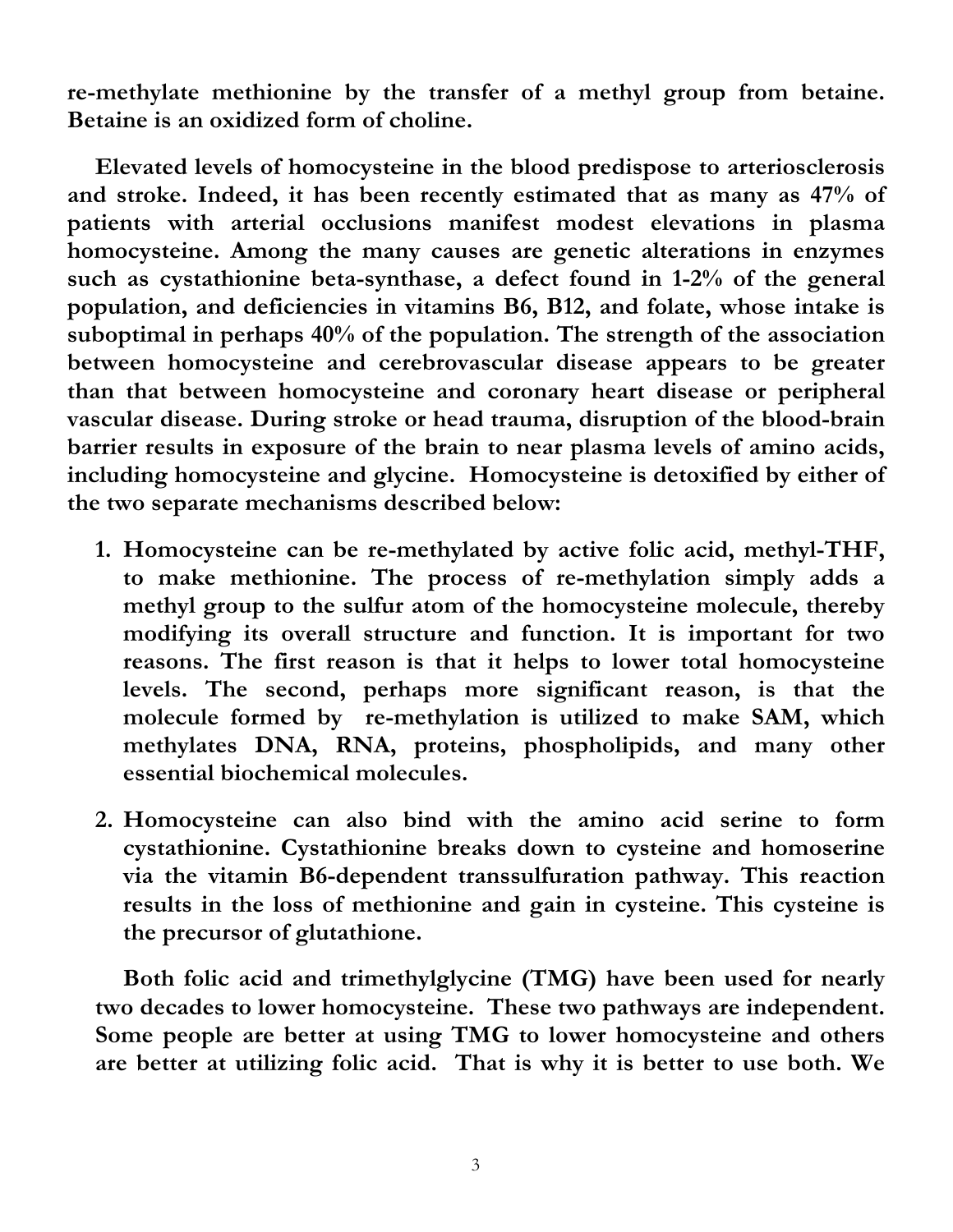**found a combined approach in conjunction with vitamin B6 and B12 can normalize homocysteine in most cases.**

#### **BIOLOGICAL METHYLATION**

**In this section we will discuss only DNA, protein, and phospholipid methylation.**

*Gene or DNA methylation* **in humans occurs at cytosine-phosphoguanine (CpG) sites where the triplet for cytosine is directly adjacent to the triplet for guanine in the DNA sequence coding for these amino acids; this methylation results in the conversion of cytosine to 5-methyl cytosine. DNA methylation can lead to changes in gene expression and function without altering the primary sequence of DNA. Methylation can be affected by dietary levels of methyl-donor components, such as folic acid. This may be an important mechanism for environmentally-induced changes in gene expression. While methylation of cytosine is usually associated with the silencing of harmful genes, it may also activate genes in some instances. In other words, methylation systems are not only essential for proper cell function but also have a major influence on how genes are used by cells. Moreover, methylation also plays a role in the histone acetylation process by which it hypoacetylates histone H3 and H4 within the transgene. This suggests that methylated genes repress local transcription with the help of the enzyme histone deacetylase. In addition to this activity, methylation also plays a central role in maintaining and establishing an inactive state of a gene by presenting the chromatin structure unavailable to the transcription process. Structurally CpG sites are uncommon in mammalian genomes but often found at higher density near mammalian gene promoters where they are collectively referred to as CpG islands. Any change in the methylation state of these CpG sites of DNA can have a major impact on gene activity/expression. Although DNA methylation is necessary for normal mammalian embryogenesis, both hypo-and hypermethylation of DNA are frequently observed in carcinogenesis and other pathological disorders. DNA hypermethylation silences the transcription of many tumor suppressor genes, resulting in immortalization of tumor cells, whereas DNA hypomethylation may cause oncogenic mutation by promoting chromosomal instability. In general,**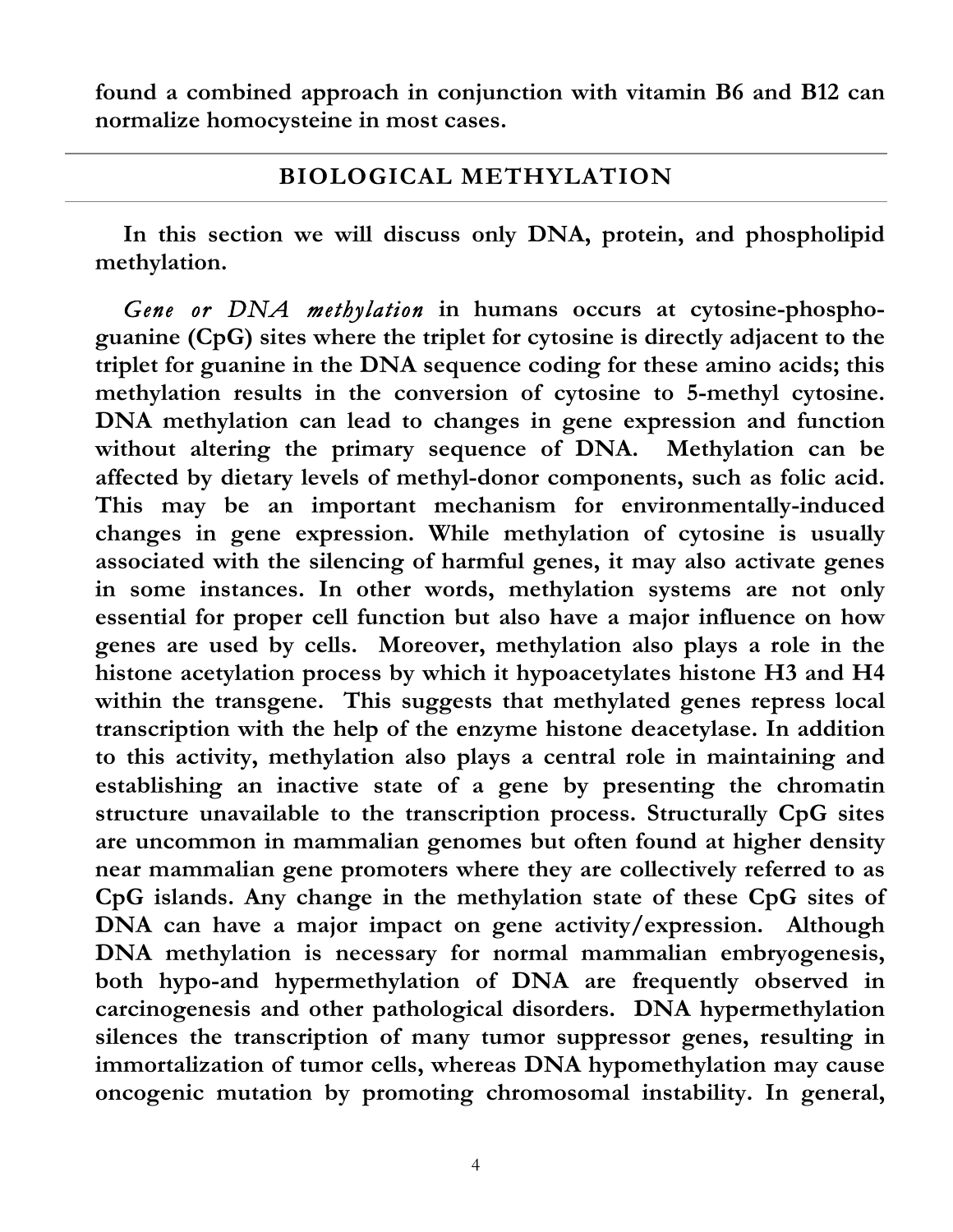**tumor cells show two concommitant opposing changes in gene methylation. Globally, the genome is hypomethylated but selected CpG islands become densely hypermethylated. A number of human diseases such as Down syndrome, neural tube defect, repeated miscarriages, atherosclerosis, carcinogenesis, etc. has been associated with aberrant gene methylation patterns in the vascular tissue and peripheral blood cells. At present there is enough evidence that global DNA hypomethylation coexists with hyperhomocysteinemia in advanced atherosclerosis. In our experience, the altered gene methylation processes in atherosclerosis are mainly secondary to a decrease in factors essential for the synthesis of SAM, such as folic acid and vitamin B12, or to homocysteine-induced blocking of SAM biosynthesis.**

*Protein methylation* **is an important and reversible post-translation modification (PTM) of proteins which governs cellular dynamics and plasticity. The process serves an important role in modulating signal transduction pathways. As an example, not only does protein phosphatase 2A, a key regulator of many signal transduction cascades, undergo this modification, but the methylation process itself may be regulated by various cellular stimuli or states. Beside methylation, types of PTMs include phosphorylation and the backbone or side-chain methylation (nmethylation) in several types of amino acids such as lysine, arginine, histidine, alanine, asparagines, etc. Also, methylation occurs at cysteine residues known as S-methylation. We will only focus on modifications of lysine and arginine residues in this chapter. Lysine can be methylated once, twice or three times by histone lysine methyltransferase (HKMT). The methylation of lysine has been mostly studied in H3 and H4 histone proteins, which play essential roles in many biological processes such as X-chromosome inactivation and transcriptional silencing or activation. Moreover, HKMTs also modify a variety of non-histone proteins with diverse functions. For example, methylation of P53-dependent genes** *in vivo* **increases their stability and regulates the expression of p53-dependent genes.**

**Protein methylation can also occur on the guanidino nitrogen atom of arginine. It can be methylated once or twice, with either both methyl groups on one terminal nitrogen or one on each nitrogen by**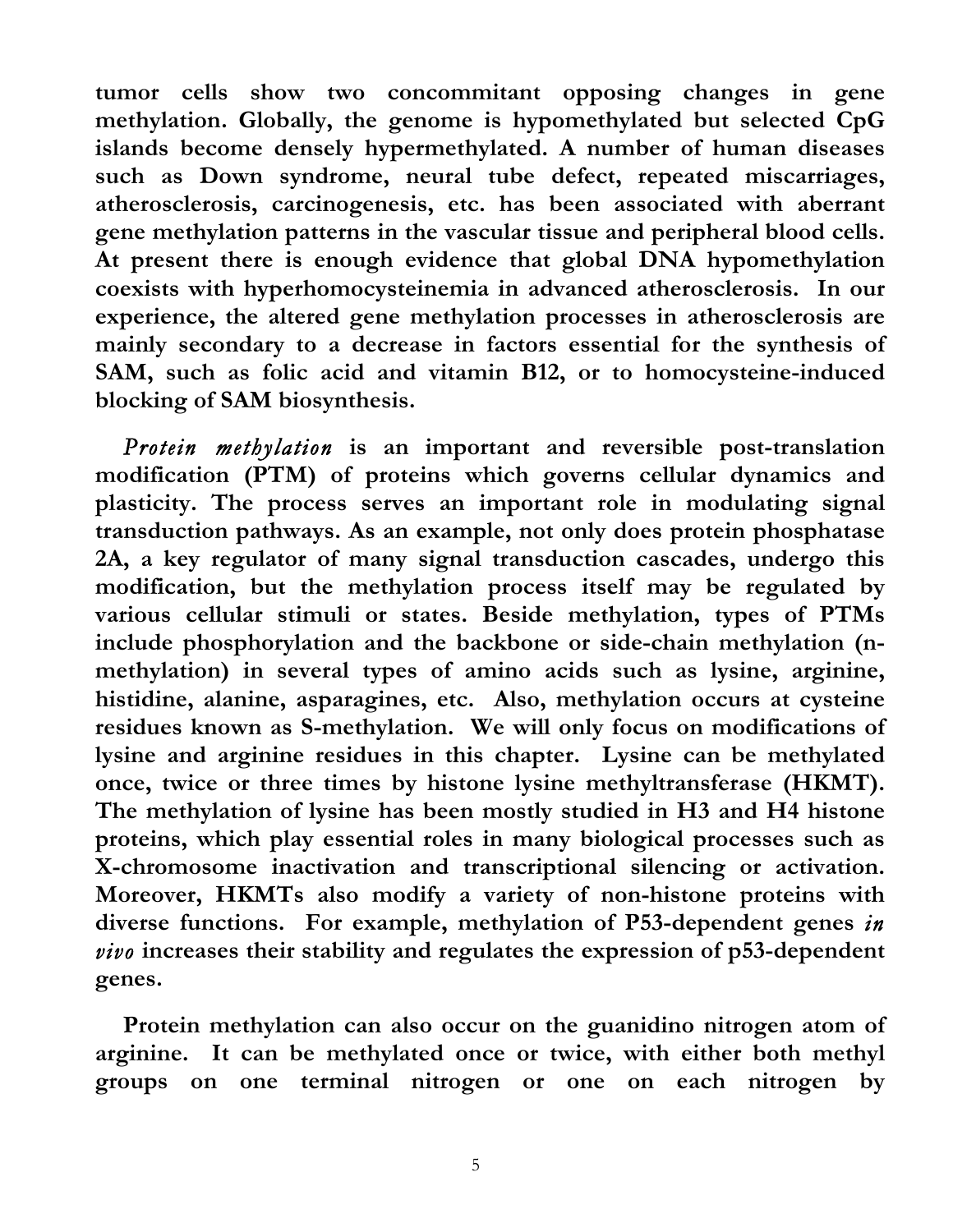**peptidylarginine methyltransferase (PRMTF). Although arginine methylation can also modify the core histones and form "histone codes" together with lysine methylation, the substrates of PRMTFs are much more diverse than HKMTs. Thus, protein arginine methylation may be involved in more functional processes, such as RNA processing, transcriptional regulation, signal transduction, and DNA repair. A typical example of protein methylation is methylation of myelin. Myelin is a multilamellar compacted membrane structure that surrounds and electrically insulates the axon, facilitating the conduction of nerve impulses. Myelin coating of nerves is important for proper neurotransmission. Myelin basic protein (MBP) constitutes 30% of the total myelin protein in the central nervous system (CNS), but it is a lesser constituent of the peripheral nervous system (PNS) myelin. Methylation of amino acids in MBP helps to stabilize it against degradation. The enzyme responsible for methylating MBP is protein arginine methyltransferase (PRMT) which is distinct from the histone-methylating enzyme. So far 5 PRMTs are known. It has been postulated that the introduction of a methyl group to the side chain of arginine induces the hyrophobicity of the protein, thus influencing the interaction of MBP and phospholipid molecules in the formation of the myelin sheath. Myelin acts as a sheath, and for faster transmission of electrical impulses this insulation is absolutely essential. When the methylation cycle is interrupted, as it is during vitamin B12 deficiency, the clinical consequence is the demyelination of nerve cells resulting in a neuropathy which may lead to ataxia, paralysis, and, if untreated, ultimately death. Not only can nerves not myelinate without proper methylation, but they also cannot remyelinate after any environmental damage or viral infection. Regeneration of nerves is also disrupted due to the lack of methylation of the myelin sheath. Methylarginine and methylated proteins have been connected to a number of diseases. Monomethylarginine and asymmetric dimethylarginine are potent inhibitors of nitric oxide synthase (NOS), and increased levels of these species have been found in patients with various cardiovascular and noncardiovascular disorders. Several targets for arginine methylation have been implicated in autoimmune disease. Antimyelin basic protein antibodies have been found in MS patients.**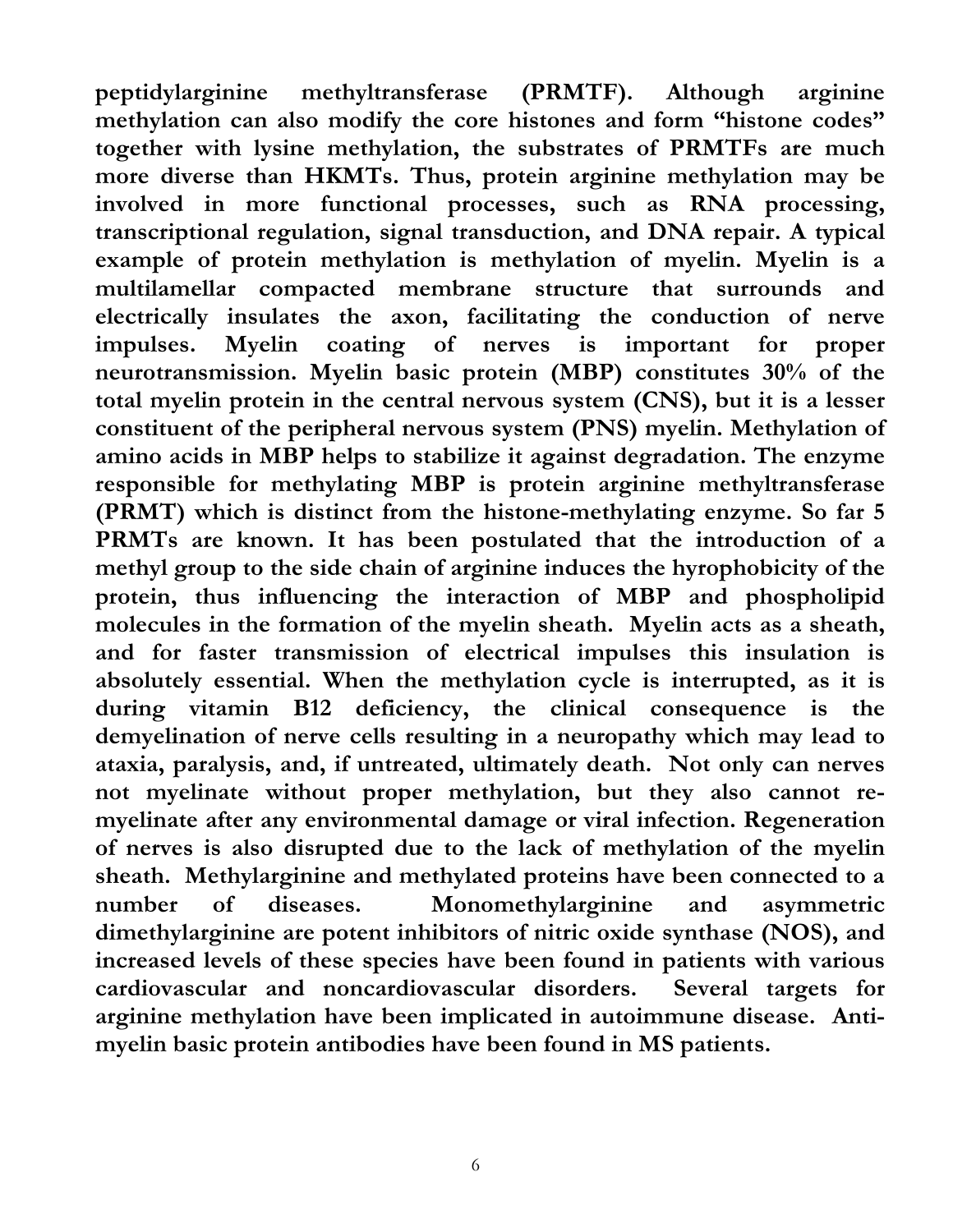*Phospholipids methylation* **in the cell membrane, which involves the sequential n-methylation of phosphatidylethanolamine (PE), provides a mechanism for increasing membrane fluidity, as well as contributing approximately 10% to the overall synthesis of phosphatidylcholine (PC). In this process, SAM serves as a methyl donor, and the key enzyme is PEmethyltransferase (PEMTF). This is absolutely essential for various biological functions of the cell, especially for the timely signaling of the immune system and protecting the cell from nerve damage. The other function of phospholipids methylation is to sustain both synthesis of PC in the liver and production of choline moiety derived from PC catabolism during starvation. Lack of membrane fluidity has been found to be the cause of various diseases such as AD, MS, and amyotrophic lateral sclerosis (ALS). Histamine as well as dopamine are known to be involved in the methylation process of phospholipids. Histamine stimulates the enzymatic synthesis of PC from PE in the presence of SAM. Dopamine is also involved in a receptor-mediated system. Excessive methylation has been proposed to be involved in the pathogenesis of Parkinsons disease via a mechanism that involves phospholipids methylation. On the other hand, reduced methylation of red blood cell (RBC) membrane components in sickle cell anemia has been reported, which is 50% less than that of normal RBCs. This reduced methylation may be due to altered membrane conformation. Globally, however, phospholipids methylation is extremely rare in comparison to protein-carboxyl methylation, which represents the bulk of the membrane methylation.**

#### **VITAMIN B12 AND ITS CLINICAL FUNCTION**

**The diagnosis of vitamin B12 deficiency has traditionally been based on low serum vitamin B12 levels, usually less than 200 pg per ml (150 pmol per L), along with clinical evidence of disease. However, studies indicate that older patients tend to present with neuropsychiatric symptoms in the absence of hematologic findings. Furthermore, measurements of metabolites such as methylmalonic acid and homocysteine have been shown to be more sensitive in the diagnosis of vitamin B12 deficiency than the measurement of serum B12 levels alone. In a large study of 406 patients with known vitamin B12 deficiency, 98.4% had elevated serum methylmalonic acid levels, as only one**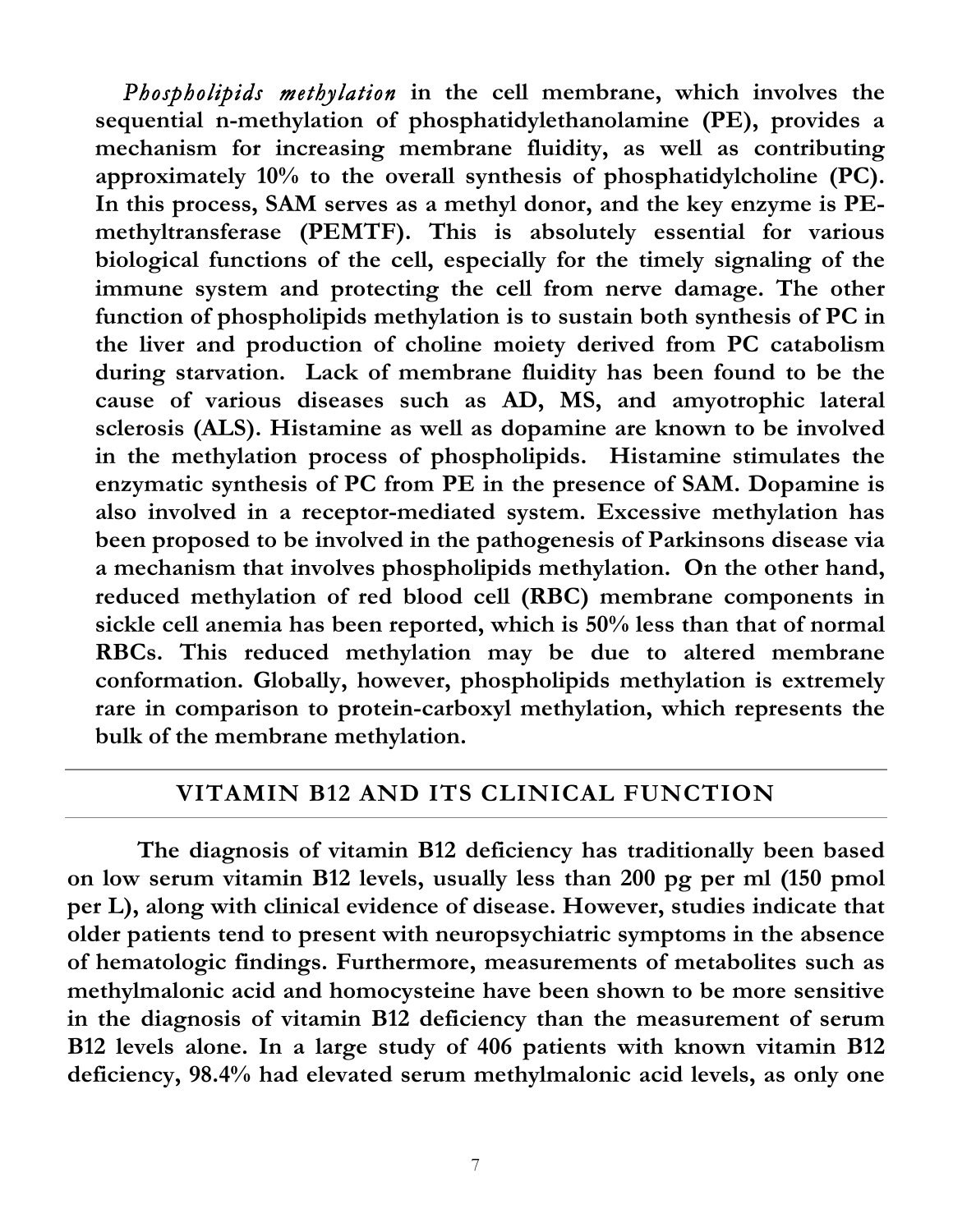**patient out of 406 had normal levels of both metabolites, resulting in a sensitivity of 98% when methylmalonic acid and homocysteine levels are used for diagnosis. Twenty-eight per cent of the patients in this study had normal hematocrit levels and 17% had normal mean corpuscular volumes. This finding suggests that methylmalonic acid and homocysteine levels can be early markers for tissue vitamin B12 deficiency, even before hematologic manifestations occur. If increased homocysteine or methylmalonic acid levels and a normalization of these metabolites in response to replacement therapy are used as diagnostic criteria for vitamin B12 deficiency, approximately 50% of these patients have serum vitamin B12 levels above 200 pg per ml. This observation suggests that use of a low serum vitamin B12 level as the sole means of diagnosis may miss up to one half of patients with actual vitamin B12 deficiency. Vitamin B12 or folic acid deficiency can cause the homocysteine level to rise, so folic acid levels should also be checked in patients with isolated hyperhomocysteinemia. In addition, folic acid deficiency can cause falsely low levels of vitamin B12 in serum. Looking at the reactions that use vitamin B12, an elevated methylmalonic acid level is clearly more specific for vitamin B12 deficiency than an elevated homocysteine level. However, methylmalonic acid levels can be elevated in patients with renal disease; thus, elevated levels must be interpreted with caution.**

## **NEUROPSYCHIATRIC SYMPTOMS: ROLE OF VITAMIN B12**

**Data obtained from the literature state that vitamin B12 is somehow bound to cognition and to the implementation of active strategies to coordinate and problem solve. Larner et al. published a review of the literature, and it emerges that the actual number of vitamin B12 defect-dementia patients is extremely small. However, elderly individuals with cobalamine deficiency may present with neuropsychiatric or metabolic deficiencies without frank macrocytic anemia. Psychiatric symptoms attributable to vitamin B12 deficiency have been described for decades. These symptoms seem to fall into several clinically separate categories: slow cerebration, confusion, memory changes, delirium with or without hallucinations and/or delusions, depression, acute psychotic states, and, more rarely, reversible manic and schizophrenia-like states.**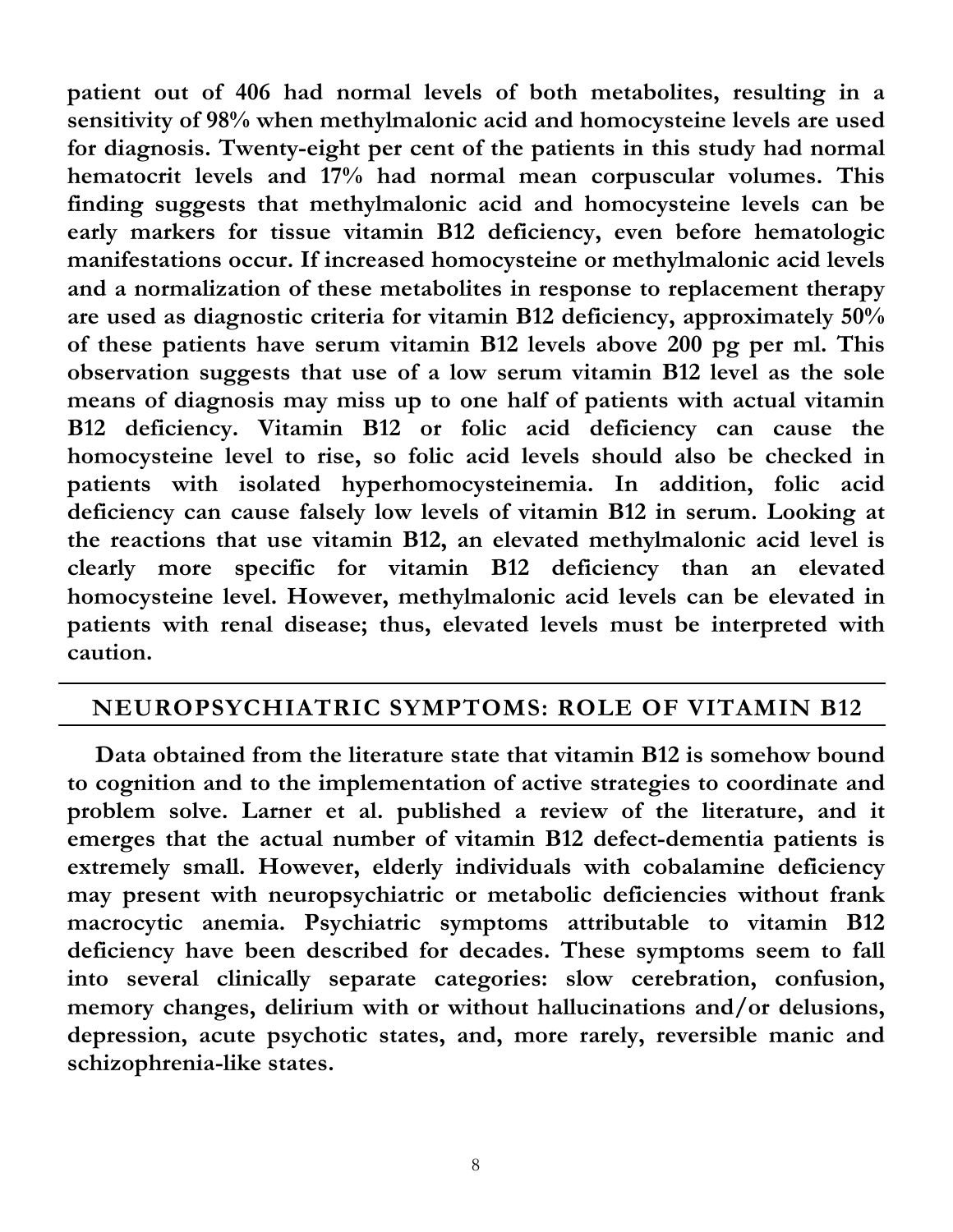**A higher prevalence of low serum vitamin B12 levels has been found in subjects with AD, other dementias, and in people with different cognitive impairments, as compared with controls. In contrast, other cross-sectional studies have failed to find this association. The most recent study on the topic examined the relationship between vitamin B12 serum levels and cognitive and neuropsychiatric symptoms in dementia; in AD, the prevalence of low vitamin B12 serum levels is consistent with that found in communitydwelling elderly persons in general but is associated with greater overall cognitive impairment.**

**Furthermore, some intervention studies have shown the effectiveness of vitamin B12 supplementation in improving cognition in demented or cognitively impaired subjects. Chronic dementia responds poorly but should nevertheless be treated if there is a metabolic deficiency (as indicated by elevated homocysteine and/or methylmalonic acid levels). These data have been confirmed by other studies. However, a treatment effect was demonstrated among the patients presenting with cognitive impairment, improving when compared to matched patients on the verbal fluency test. On the contrary, other studies have failed to confirm this optimistic result when testing executive functions (tests of cognitive function by the Mini Mental State Examination).**

**Our conclusion could be that vitamin B12 treatment may improve frontal lobe and language function in patients with cognitive impairment, but rarely reverses dementia.**

#### **HOMEOSTATIS OF FOLIC ACID & METHYLATION PROCESS**

**Let us discuss the contribution of folic acid in the methylation pathway. As we have mentioned in the folate cycle, not only is folic acid involved in methylation, but many derivatives of folic acids also play crucial roles in the methylation pathway under different physiological conditions. These derivatives are THF, 10-formyl THF, 5-formyl THF, 5-methyl THF, etc.**

**The folates also play critical roles in amino acid metabolism and cell replication, prevent cardiovascular disease, and are essential for homocysteine metabolism. The chemical lability of all naturally-occurring**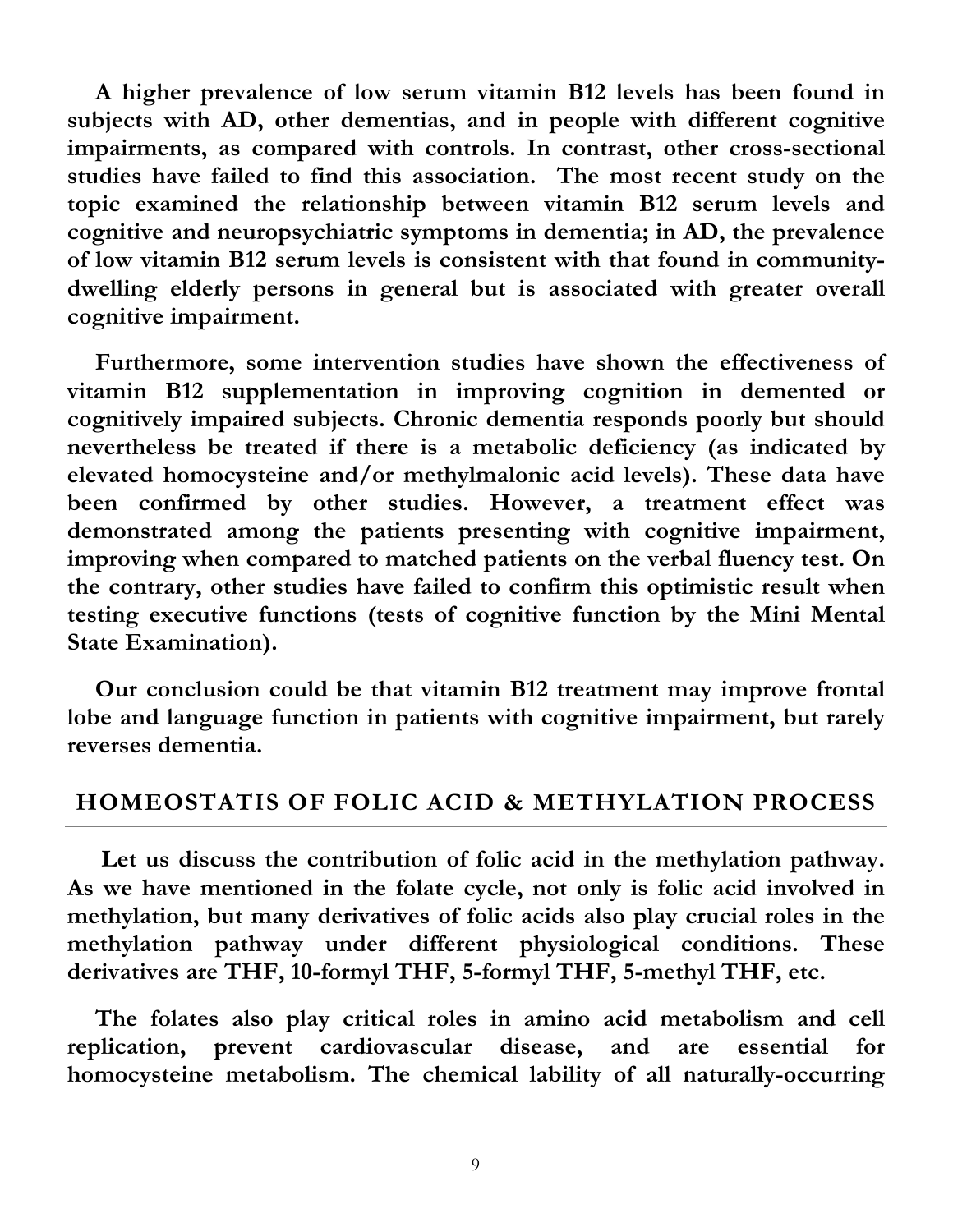**folates results in a significant loss of biochemical activity during harvesting, storage, processing, and preparation. Half or even three quarters of initial folate activity may be lost during these processes. Although natural folates rapidly lose activity in foods over periods of days or weeks, the synthetic form of this vitamin, folic acid, is almost completely stable for months or even years. During absorption and transport across the gut, folic acid undergoes a four-electon reduction to THF. One-carbon units at the oxidation level of formic acid and formaldehyde can enzymatically combine with THF to form a half-dozen or so one-carbon congeners, some of which are essential for the**  *de novo* **synthesis of purine thymidylate. Thus, DNA synthesis and cell replication are dependent on folate as a mediator of one-carbon metabolism. The complexity of intracellular forms is multiplied by the conversion of folates to folypoly-γ-glutamates, containing as many as six additional glutamate residues. In serum, however, the predominant form of folate is 5 methyl-THF. Folypoly-γ-glutamates, mostly in the form of N-methyl-THFpoly-γ-glutamate, are seen in RBCs. The polyglutamate tail is required for intracellular retention of folates. It also constitutes an important recognition site for folate-dependent enzymes; many such enzymes exhibit much lower Km values for folate polyglutamate substrates than for the corresponding monoglutamates. Most mammalian cells receive exogenous folate as the monoglutamate of 5-methyl-THF, the form of folate that is transported in the blood stream. There is an active transport process for methyl folate across the blood-brain barrier such that folic acid levels in cerebrospinal fluid (CSF) in humans are approximately three times greater than in the serum. The bioavailability of natural folates is affected by the removal of the polyglutamate chain by the intestinal conjugase. This process is apparently not complete, thereby reducing the bioavailability of natural folate by as much as 25-50%. In contrast, synthetic folate appears to be highly bioavailable, approximately 85% or greater. The biomarker plasma homocysteine has been identified as a very sensitive indicator of folate status. RBC folate values are thought to represent tissue concentration, whereas serum folate values reflect recent dietary intake. At Vitamin Diagnostics we have experienced increased erythrocyte folate and low plasma folate in women who are homozygous for thermolabile methyl THF-reductase (MTHFR)**  $(n = 128)$ . Neutral tube defect risk has been observed to be **associated with the concentration of RBC folate in a continuous dose**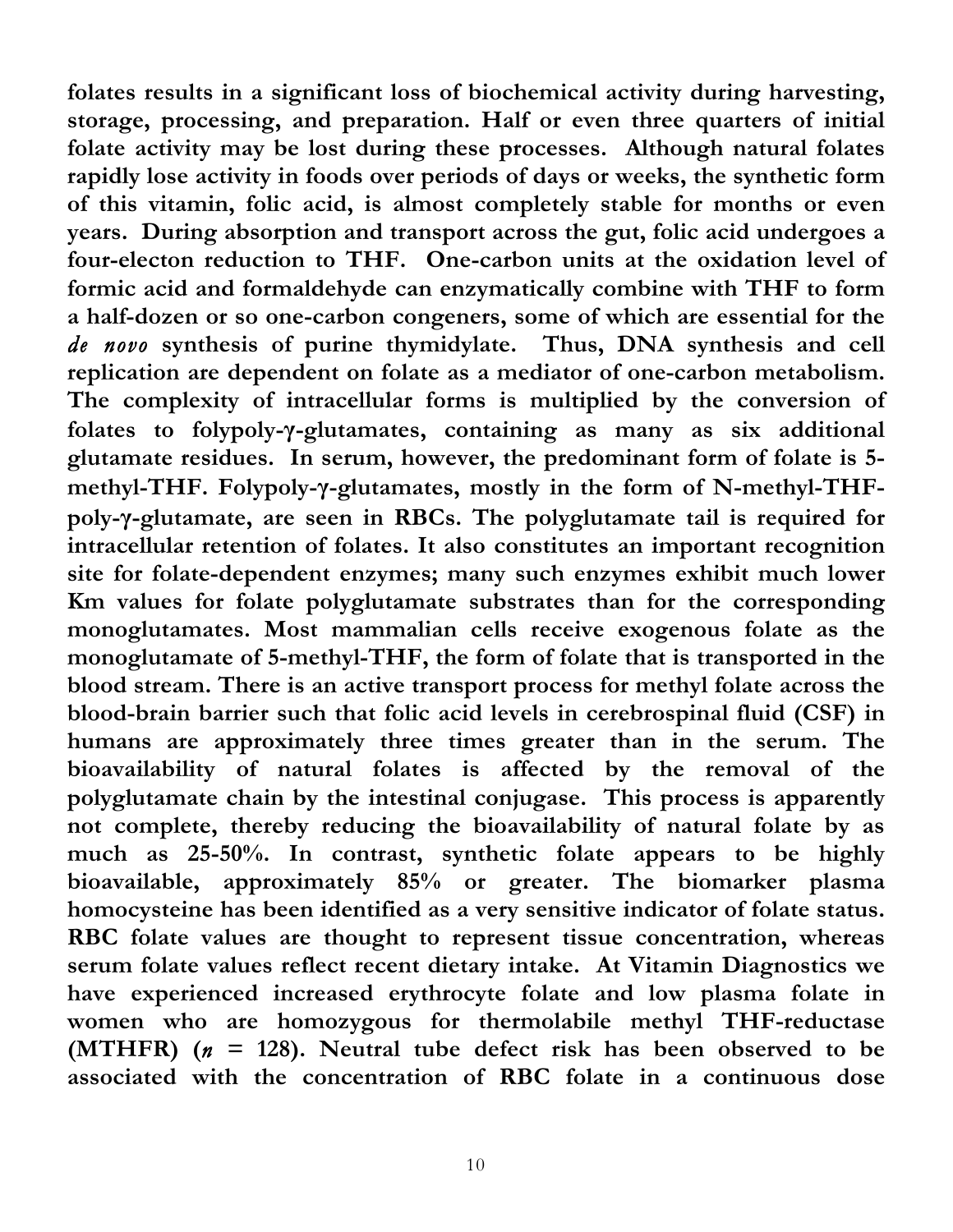**response relationship (** $n = 17$ **). Our laboratory has developed a data base which shows that both genetic and acquired factors are responsible for intracellular folate deficiency (** $n = 168$ **).** 

#### **THE CLINICAL INDEPENDENT ROLE OF FOLIC ACID**

**One of the most recent reviews on folic acid clearly states its importance in neuropsychiatric disorders. Dietary folate is required for the normal development of the nervous system, playing important roles in regulating neurogenesis and programmed cell death. Recent epidemiological and experimental studies have linked folate deficiency and resultant increased homocysteine levels with several neurodegenerative conditions, including stroke, AD, and Parkinsons disease. Folate deficiency sensitizes mice to dopaminergic neurodegeneration and motor dysfunction caused by neurotoxin methyl phenyl tetrahydropyridine (MPTP). Additional experiments indicate that this effect of folate deficiency may be mediated by homocysteine. These findings suggest that folate deficiency and hyperhomocysteinemia might be risk factors for Parkinsons disease.**

**Depression is more common in patients with folate deficiency, and subacute combined degeneration with peripheral neuropathy is more frequent in those with vitamin B12 deficiency. Several clinical research studies have suggested that nearly one-third of their severely depressed inpatients have folate deficiency, as indicated by an RBC folate concentration**  below 150ug/l. Experience from the early part of the 20<sup>th</sup> century suggests **that of the one-third of patients with anemia who have no psychiatric disorder, most would go on to develop such complications if left untreated.**

**To examine the effects of folic acid supplementation with or without vitamin B12 on elderly healthy and demented people in preventing cognitive impairment or retarding its progress, a review has been published. All double-blind placebo-controlled randomized trials, in which supplements of folic acid with or without vitamin B12 were compared with placebo for elderly healthy people or people with any type of dementia or cognitive impairment, were reviewed. Analysis of the included trials found no benefit from folic acid**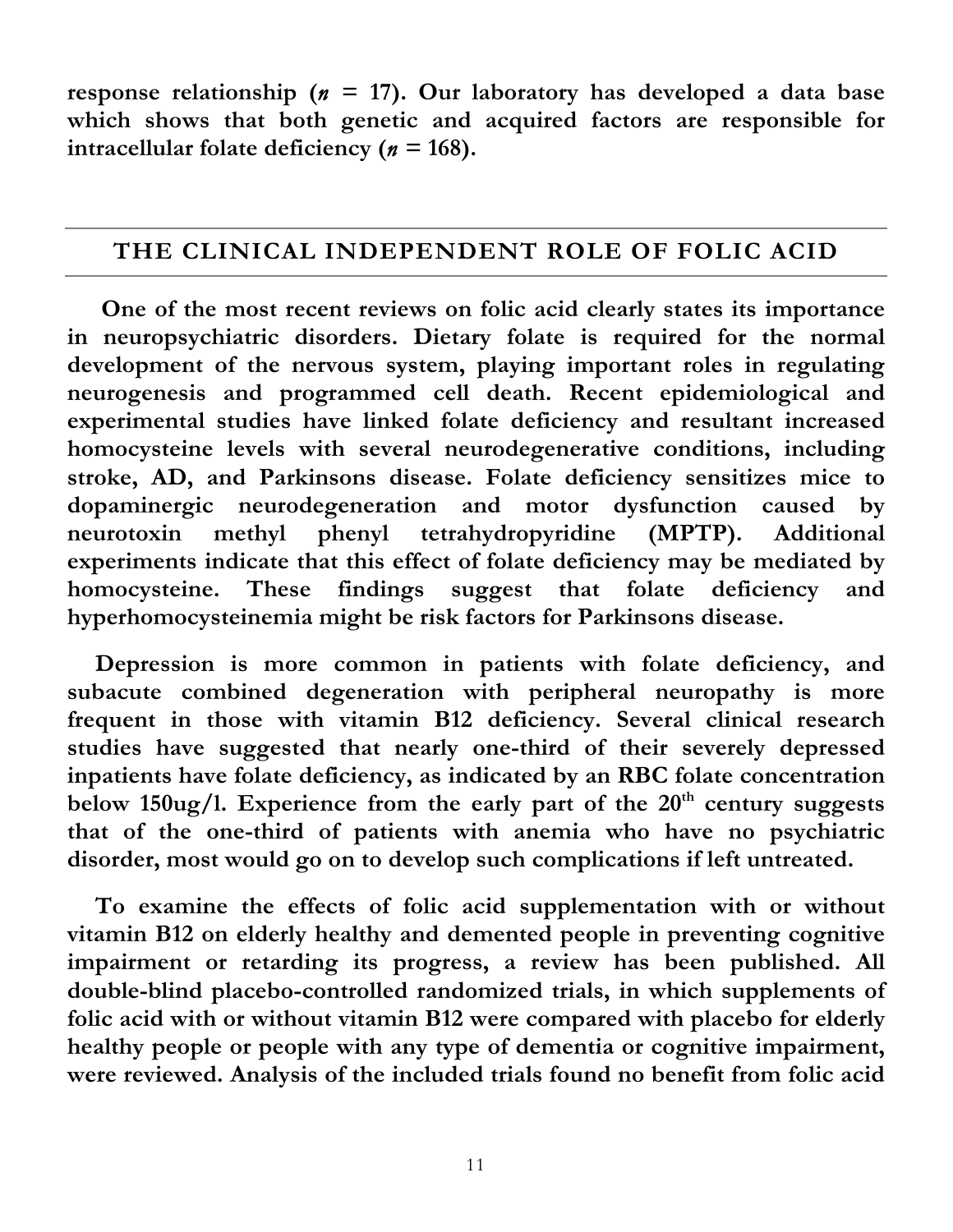**with or without vitamin B12 in comparison with placebo on any measures of cognition or mood for healthy or cognitively impaired or demented people. Folic acid plus vitamin B12 was effective in reducing serum homocysteine concentrations. Folic acid was well tolerated, and no adverse effects were reported. The available studies are limited in size and scope but provide no evidence that folic acid, with or without vitamin B12, has a beneficial effect on cognitive function or mood of health or cognitively impaired older people.**

 **Folate deficiency has been described in epileptic patients: treatment of folate deficient epileptic patients with folic acid daily for one to three years resulted in improved drive, initiative, alertness, concentration, mood, and sociability in most. The highest incidence of folate deficiency as measured by serum and RBC folate concentrations is in elderly populations. A close association with dementia and the apparent depression, apathy, withdrawal, and lack of motivation has been noted. One reason for a high incidence of folate deficiency in elderly people is that folate concentrations in serum and CSF fall and plasma homocysteine rises with age, perhaps contributing to the ageing process. Recent epidemiological studies have shown an association between low serum folate levels and risk of vascular disease, including stroke and various types of vascular cognitive impairment. This was supported by data from the Canadian Study of Health and Ageing. After adjusting for covariates, the risk estimate for an adverse cerebrovascular event associated with the lowest folate quartile compared with the highest quartile was odds ratio (OR) 2.42 (95% confidence interval [CI]; 1.04-5.61). Results from stratified analyses also showed that relatively low serum folate was associated with a significantly higher risk of an adverse cerebrovascular event among female subjects (OR 4.02, 95%CI; 1.37-11.81). There is a concern that low folate status may represent a proxy for low socio-economic status or some related status. In general medical patients admitted acutely to hospital, 71% of those with severe folate deficiency had organic brain syndrome, compared with 31% of a control group. In a prospective community-based study of 370 healthy elderly Swedish subjects, folate or B12 deficiency doubled the risk of subsequently developing AD. In a survey of nutritional status and cognitive functioning in 260 healthy elderly subjects aged 60 to 94 years in the community, there was a significant relation between impaired abstract thinking ability and memory and lower folate levels. Recently, the much larger and longer Framingham community-based study confirmed that a**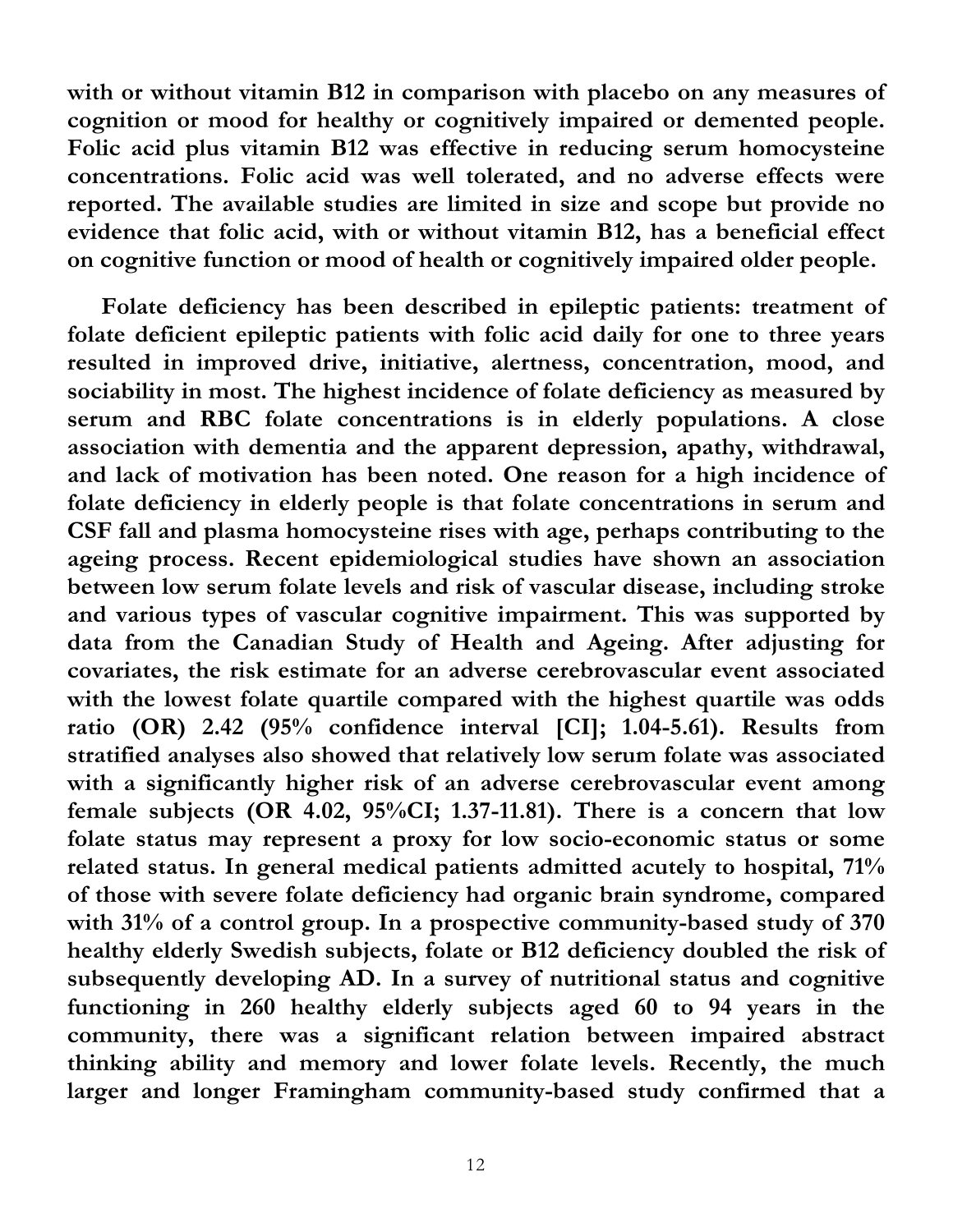**raised plasma homocysteine (bound to low folate level) concentration doubled the risk of developing AD and non-AD dementia. On the basis of neuroimaging, another study concluded that chronic folate deficiency could induce cerebral atrophy. In a relatively small sample, serum folate had a strong negative association with the severity of atrophy of the** *neocortex***. In the Kingsholmen ageing and dementia project in Stockholm, impaired episodic memory was related to low serum concentrations of folate. In other case-control studies in patients with AD, cognitive decline was significantly associated with raised plasma homocysteine and lowered serum folate (and vitamin B12) concentrations. In open studies reviewing experiences with folic acid, authors emphasized the effects of the vitamin on mood and cognitive function. An ad-hoc double blind, controlled versus placebo pilot study to evaluate the efficacy of folic acid in aged patients with abnormal cognitive decline and low serum folate demonstrated a significant improvement in both memory and attention deficiency in patients treated, when compared with a placebo group. Above all, the intensity of memory improvement positively correlated with the initial severity of folate deficiency. Our conclusions can be that co-relational studies show an association between low folate and psychiatric disorders, even if this association does not mean causality. Only prospective studies can show causality. Co-relational studies show an association between low folate and psychiatric disorder, but the available prospective studies are limited in size and scope and provide no evidence that folic acid, with or without vitamin B12, has a beneficial effect on cognitive function or mood of healthy or cognitively impaired older people.**

**Folinic acid, also known as 5-formyl THF, is an active and reduced form of a group of vitamins known as folates. In contrast to folic acid, a synthetic form of folate, folinic acid, is one of the forms of folate found naturally in foods. In the body folinic acid may be converted into any of the other active forms of folate, and it is an immediate precursor to 5, 10 methylene THF. Supplying the body with folinic acid bypasses many of the required metabolic steps, and it is rapidly converted to 5-methyl-THF. It is transported into the brain readily. Folinic acid has been observed to promote higher levels of glutathione and dopamine in autistic children. Some children with developmental delay, psychomotor regression, seizures, mental retardation, and autistic features had improved motor skills after treatment with folinic acid.**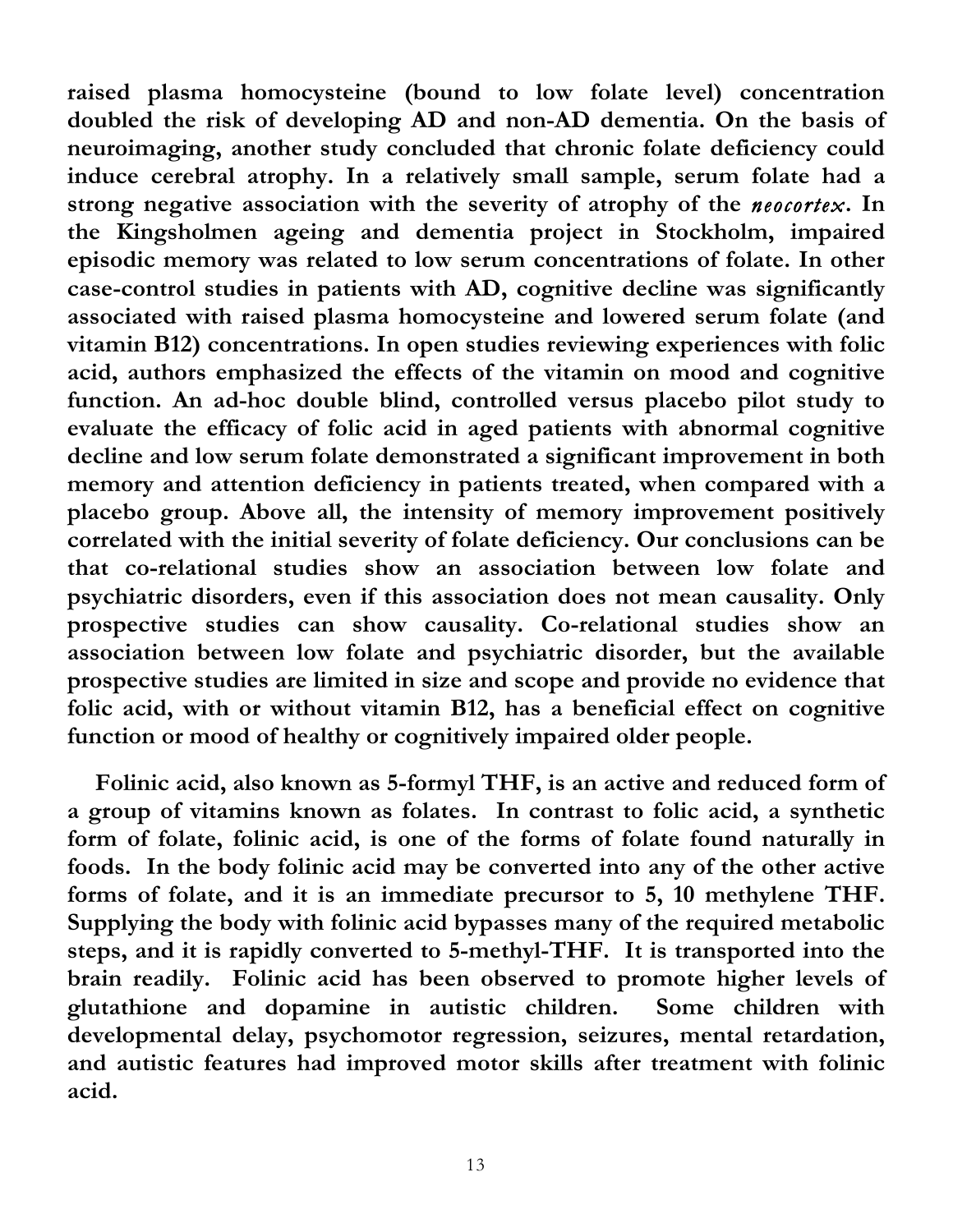**Since folinic acid does not require the actions of dihydrofolate reductase for its conversion, it is unaffected by inhibition of this enzyme by drugs such as methotrexate, trimethoprim, and pyrimethanine. In our laboratory we have observed the benefit of folinic acid when used as an adjunct to selective serotonin reuptake inhibitor (SSRI) treatment in SSRI-treatment refractory depressed individuals with normal or high folic acid levels. It is more stable than folic acid, has a longer half-life in the body, bypasses first-pass metabolism by the liver, and readily crosses the blood-brain barrier.**

#### **VITAMIN B12 AND FOLIC ACID: A CLINICAL RELATIONSHIP**

**Potential benefits of food folic acid fortification for an elderly population might be relevant, but there is the risk of precipitating clinical manifestations related to vitamin B12. Cyanocobalamin deficiencies should be excluded before folate supplementation is commenced; if in doubt, it may be safer to supplement folate and vitamin B12 together. These ideas have been rejected by the study conducted by Dickinson et al. Actually, however, general guidelines recommend that only specific and separate dosage of folate and B12 should be done and, whenever possible, a correct implementation of the depletion status should be effected in order to avoid, if not certain, at least possible cognitive impairment. Many different studies have tried to describe a possible consequence of the combined defect of vitamin B12 and folate. Riggs et al. investigated the relationship between plasma concentrations of folate, vitamin B12, vitamin B6, and homocysteine and scores on a battery of cognitive tests in 70 men, aged 54-81, participating in the Normative Aging Study. Lower folate and vitamin B12 concentrations were associated with poorer spatial copying skills. In addition, plasma homocysteine concentration, which is inversely correlated with plasma folate and vitamin B12 concentration, was a stronger positive predictor of spatial copying performance than either folate or vitamin B12 concentrations. Among markers of cobalamin/folate status, plasma homocysteine shows the best association with neuropsychiatric dysfunction.** 

**A recent study examined the relationship between low levels of serum vitamin B12 and folic acid and cognitive functioning in very old age. In general, the effects of folic acid exceeded those of B12.**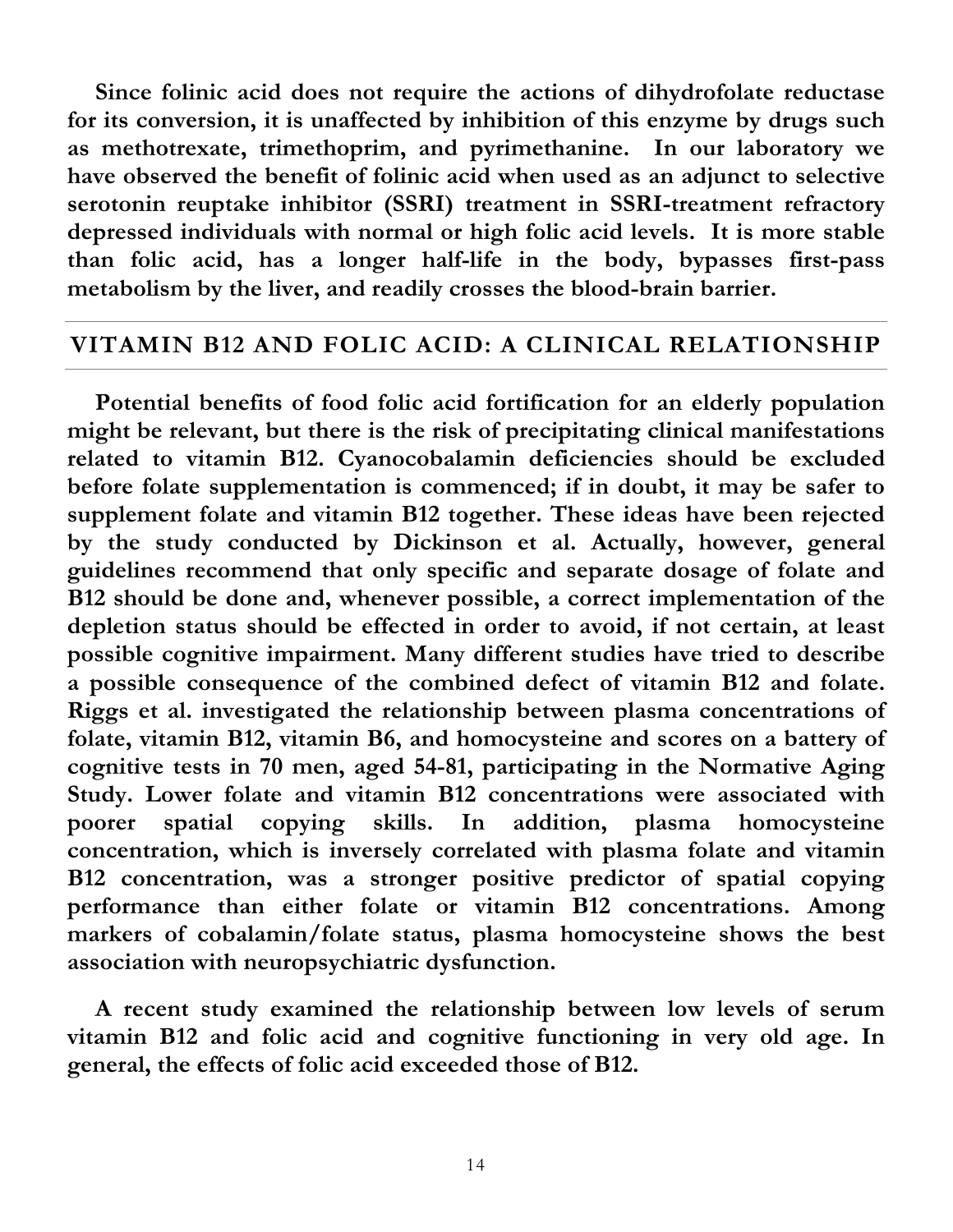**Vitamin Diagnostics offers testing of the entire methylation pathway. Various factors of the pathway can be measured in whole blood, RBC, plasma, or urine. Details are provided in Table 1.**

### **SIMPLE TEST FOR HYPO- AND HYPERMETHYLATION**

#### **HYPOMETHYLATION**

 **Since clearance of histamine takes place by methylation, elevated histamine level in whole blood indicates hypomethylation. Moreover, depleted levels of serotonin, dopamine, and norepinephrine in platelets are also indications of hypomethylation. Hypomethylated individuals respond to methionine, SAM, magnesium (Mg), calcium (Ca), zinc (Zn), vitamin B6, inositol etc. positively but react very poorly to folic acid, vitamin B12, choline, dimethylethylamine (DMEA), etc. Often plasma folate is high in those individuals. Positive response to the supplementation is usually slow; it takes almost 3 to 6 months to observe any progress. Normalization of histamine level takes even longer. Sometimes antihistamine (Dilantin, Benedryl, etc.) can be helpful as they deplete the folates in serum.**

## **HYPERMETHYLATION**

**Usually hypermethylated individuals cannot handle SSRI drugs very well. They are anxiety-prone and exhibit hyperactivity, paranoid schizophrenia, obsessive compulsion disorder (OCD), bipolar disorder, etc. Many of these individuals have moderately low histamine in whole blood, high RBC copper, low or high platelet dopamine, norepinephrine and low folic acid and vitamin B12. Supplementation of folic acid as well as vitamins B12, B5, and B3 can eliminate most of the problems of hypermethylated individuals. These individuals are less tolerant to methionine and SAM and have high chemical sensitivities such as to perfumes.**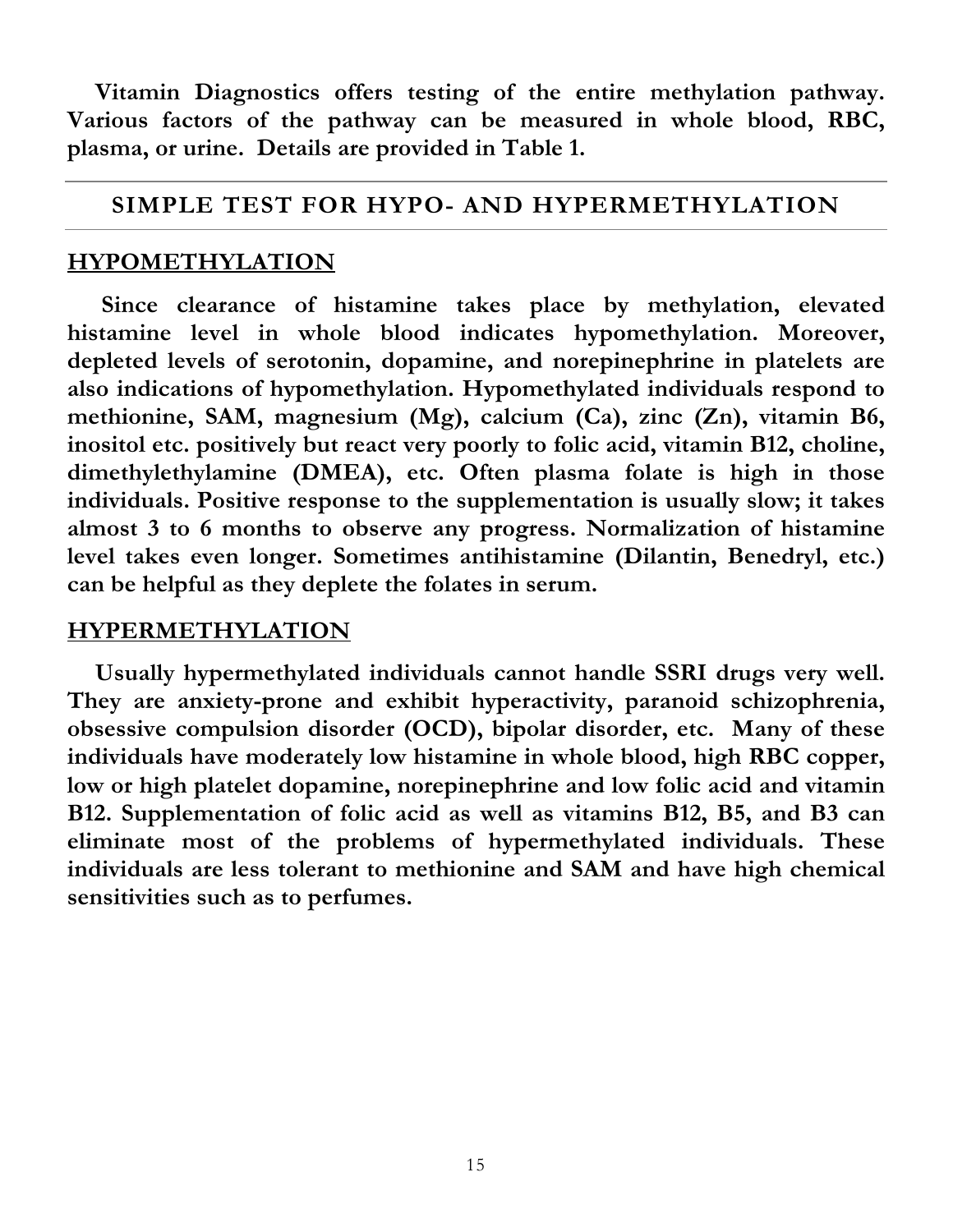## **ROLE OF B VITAMINS IN BIOLOGICAL METHYLATION**

| <b>URINE</b>            | N-methyl nicotinamide (NMN)<br>Methylmalonic acid (MNA)<br>Formiminoglutamic acid (FIGLU)<br>Total sulphate<br>Free sulphate                           | Thio-sulphate<br>Thio-cyanate<br>Kryptopyrrole<br>Sulphite                                                                          |
|-------------------------|--------------------------------------------------------------------------------------------------------------------------------------------------------|-------------------------------------------------------------------------------------------------------------------------------------|
| <b>WHOLE BLOOD</b>      | Histamine<br>Folinic acid                                                                                                                              | Riboflavin<br>Niacin                                                                                                                |
| <b>RBC</b>              | Glutamate oxalo-transminase (GOT)<br>Glutathione peroxidase (GP)<br>Glutathione reductase (GR)<br>Super-oxide dismutase (SOD)<br>Catalase              |                                                                                                                                     |
| <b>PLASMA</b>           | <b>THF</b><br>5-methyl THF<br>5-formyl THF<br>10-formyl THF<br>Homocysteine<br>Cysteine<br>Taurine<br>Cystathionine<br>Glycine<br>Methionine<br>Serine | FAD<br><b>FNM</b><br>Total sulphate<br>Free sulphate<br>Adenosine<br>Inosine<br>Uridine<br><b>NADPH</b><br><b>TMG</b><br><b>DMG</b> |
| <b>PLASMA &amp; RBC</b> | Glutathione<br>Oxidized glutathione<br>Folic acid<br>Pyridoxal-5-phosphate                                                                             | <b>SAM</b><br><b>SAH</b><br>Vitamin B12<br>Vitamin B6                                                                               |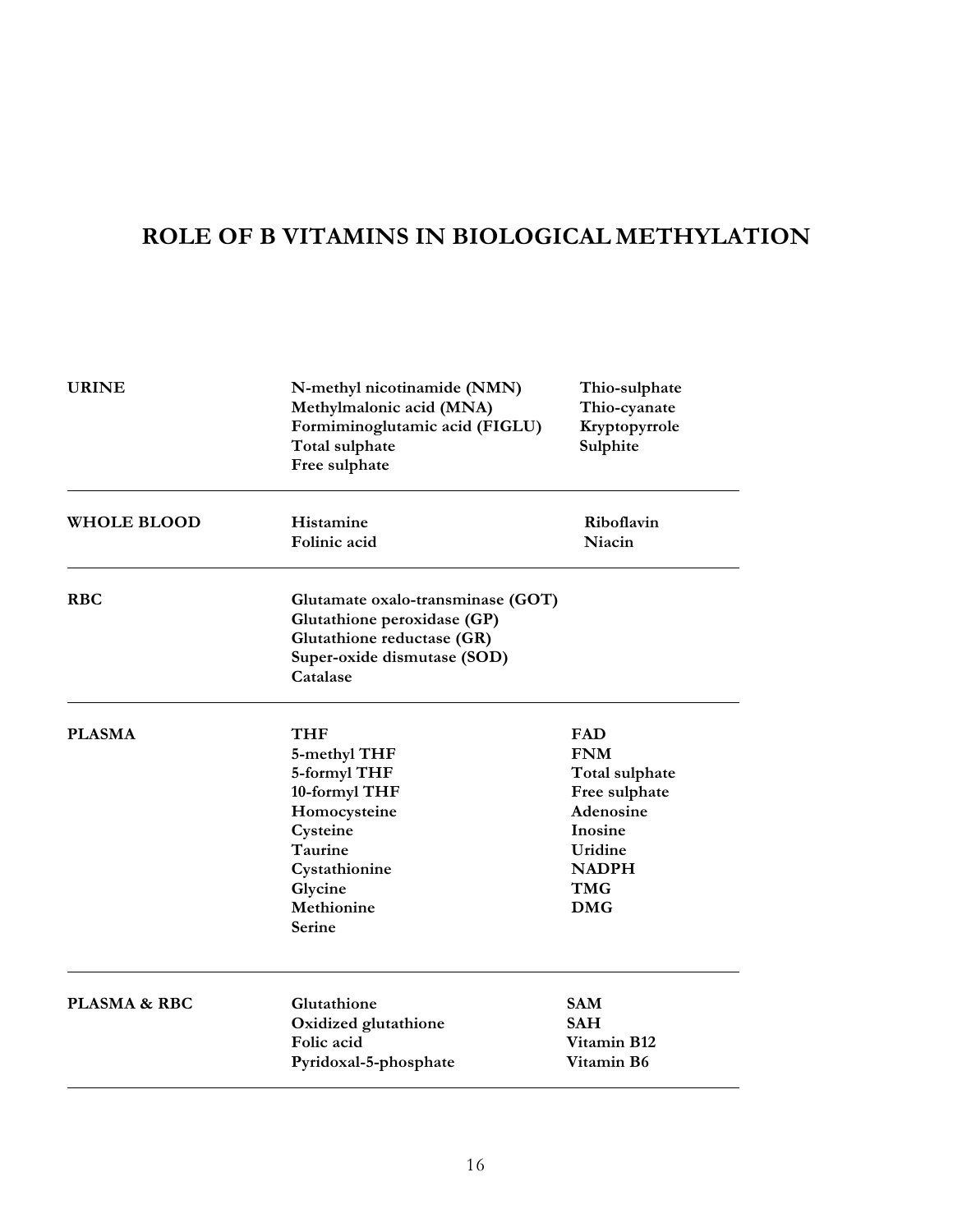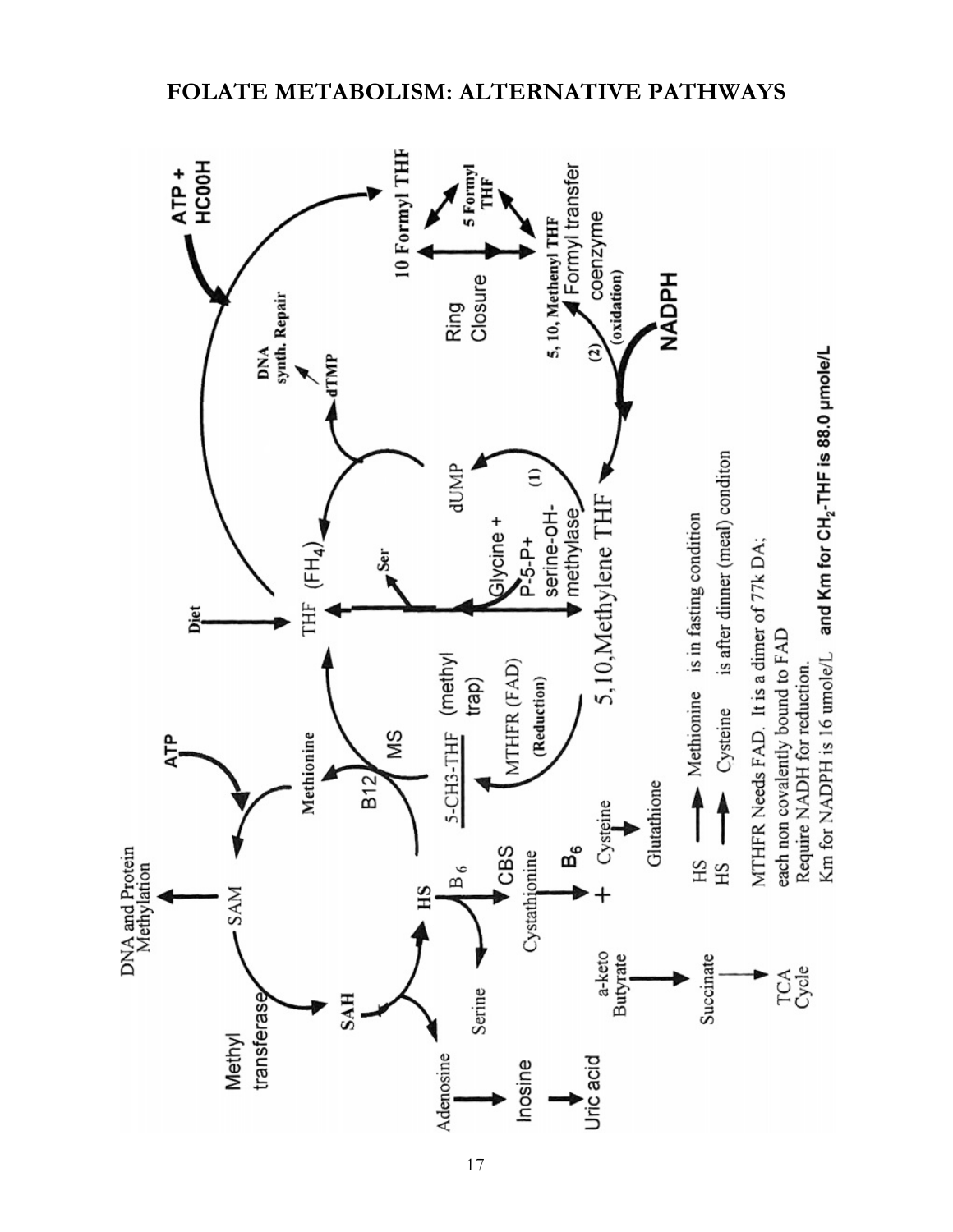## **ABBREVIATIONS**

| Alzheimers disease                          |
|---------------------------------------------|
| amyotrophic lateral sclerosis               |
| adenosine triphosphate                      |
| chronic fatigue syndrome                    |
| confidence interval                         |
| central nervous system                      |
| cytosine-phospho-guanine                    |
| cerebral spinal fluid                       |
| dimethylethylamine                          |
| desoxyribose nucleic acid                   |
| flavin adenine dinucleotide                 |
| formiminoglutamic acid                      |
| flavin mononucleotide                       |
| glutamate oxalo-transminase                 |
| glutathione peroxidase                      |
| glutathione reductase                       |
| histone lysine methyltransferase            |
| myelin basic protein                        |
| methylmalonic acid                          |
| methyl phenyl tetrahydropyridine            |
| multiple sclerosis                          |
| methyl tetrahydrofolate reductase           |
| nicotinamide adenine dinucleotide phosphate |
| N-methyl nicotinamide                       |
| nitric oxide synthase                       |
| obsessive compulsive disorder               |
| odds ratio                                  |
| phosphatidylcholine                         |
| phosphatidylethanolamine                    |
| phosphatidylethanolamine methyltransferase  |
| peripheral nervous system                   |
| protein arginine methyltransferase          |
| peptidylarginine methyltransferase          |
| post-translation modification               |
|                                             |